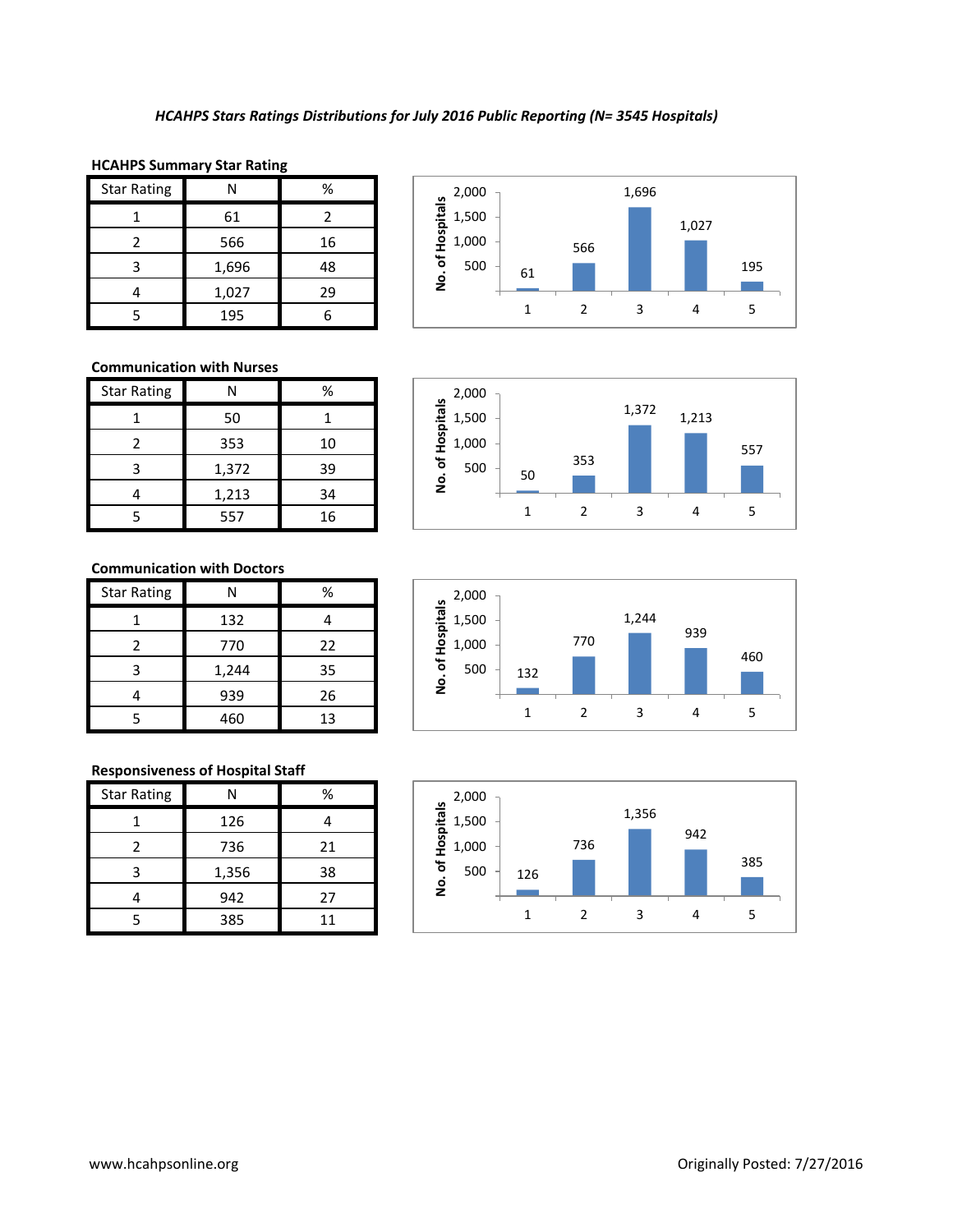### **Pain Management**

| <b>Star Rating</b> |       | %  |
|--------------------|-------|----|
|                    | 74    | 2  |
|                    | 527   | 15 |
| ੨                  | 1,764 | 50 |
|                    | 1,002 | 28 |
|                    | 178   |    |

## **Communication about Medicines**

| <b>Star Rating</b> |       | ℅  |
|--------------------|-------|----|
|                    | 100   | ς  |
| 2                  | 885   | 25 |
| ੨                  | 1,440 | 41 |
|                    | 909   | 26 |
|                    | 211   |    |

# **Cleanliness of Hospital Environment**

| <b>Star Rating</b> | N     | %  |
|--------------------|-------|----|
|                    | 229   |    |
| 7                  | 1,255 | 35 |
| ੨                  | 1,083 | 31 |
|                    | 817   | 23 |
|                    | 161   |    |

# **Quietness of Hospital Environment**

| <b>Star Rating</b> | N     | %  |
|--------------------|-------|----|
|                    | 285   | 8  |
| 2                  | 579   | 16 |
| ੨                  | 1,237 | 35 |
|                    | 984   | 28 |
|                    | 460   | 13 |